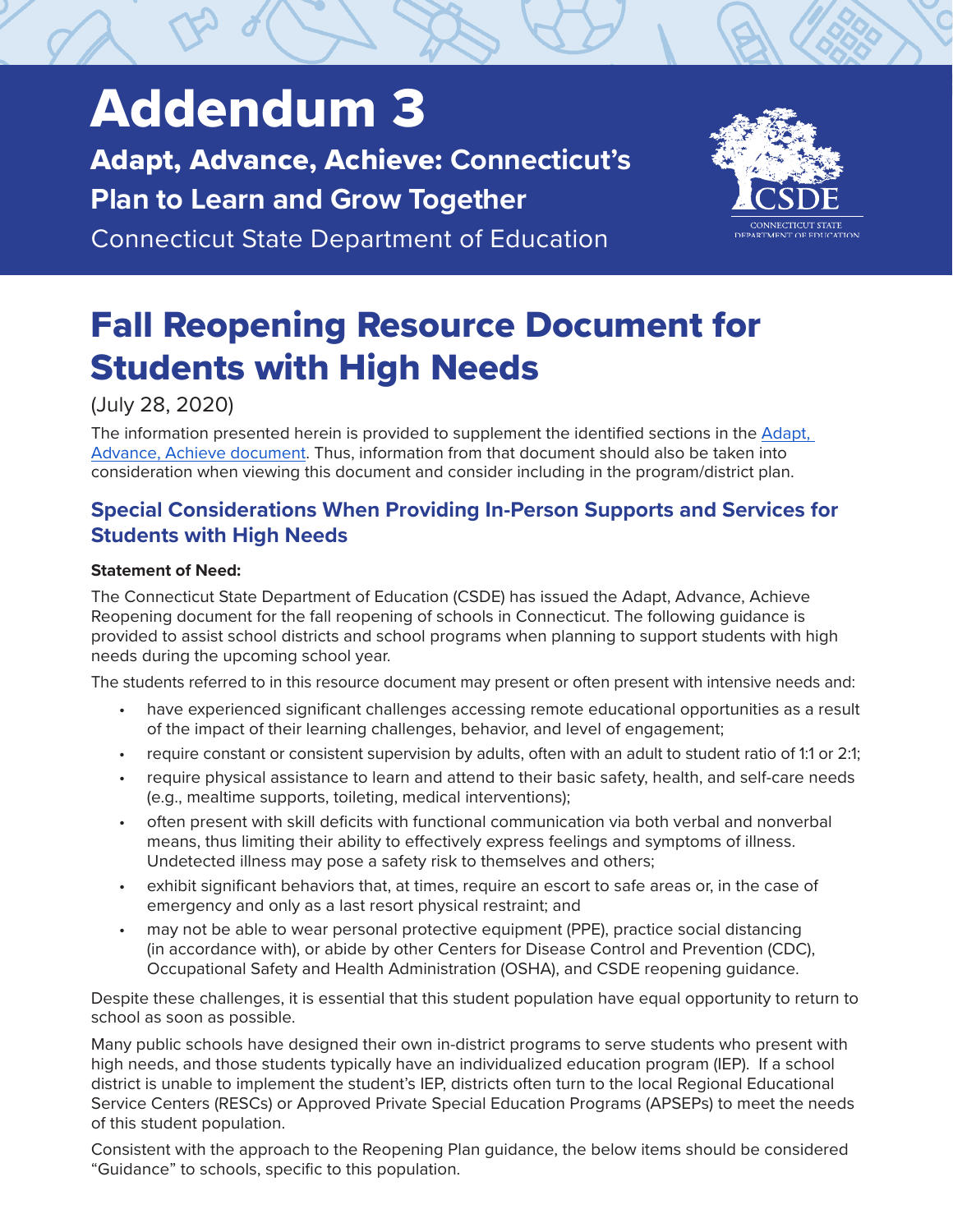#### **Section 5: Operations Plan**

#### **Facilities**

- 1. For students who require 1:1 assistance to transition from class to class or in the hallway, avoid face to face contact, use gloves as needed, and provide extra space allotments in settings and halls to avoid overstimulation.
- 2. Post maximum room capacities and ensure adequate space allotted for those students who may need an emergency intervention necessitating additional staff support.
- 3. Provide spaces that allow for movement within the building for those students who, due to allergies, asthma, or other medical conditions, are unable to access the outside environment.
- 4. Perform facilities walkthroughs prior to school formally opening to support students in responding appropriately to their new environment. These could be augmented with video tours, social stories, photos, and visuals, which explain what is the same and what is different as it relates to each individual child.
- 5. Prohibit visitors within the school building during student hours with the exception of providers essential to the provision of IEP services and external members of the planning and placement team (PPT) for IEP meetings. Ensure the necessary technology is available for student and staff to participate in virtual direct and consultative services by outside service providers if they cannot provide those services in the school building.

#### **Transportation**

1. Staff will don PPE prior to assisting students in and out of vehicles ([see Table 1\)](#page-6-0).

#### **Section 6: Health Practices and Protocols**

All students will be assessed with regard to the health and safety skills, which, if not learned, will significantly limit their access to life during this pandemic. Some of these include: wearing a mask, tolerating others wearing masks, ability to socially distance, hand washing, hygiene protocols such as, use of tissue and coughing in elbow, waiting in line, and following directional cues. For students who are unable to practice social distancing and/or wear facial coverings, other mitigating strategies should be implemented.

- 1. Develop teaching plans with regard to each of the critical life skills mentioned above, staff trained in implementation, baseline data collected and programs implemented.
- 2. To the extent possible, limit the number of staff working with each individual student.
- 3. Ensure staff will be garbed in appropriate levels of PPE, depending on the tasks being performed. Begin each day with sufficient PPE for each person in the classrooms to minimize traffic throughout the building ([see Table 1\)](#page-6-0).
- 4. Provide students their own designated materials, cubbies or lockers to reduce the need to share materials. When materials must be shared (e.g., pass a communication picture to staff for the purpose of communication), they will be cleaned and disinfected prior to initial use, between users and prior to storing at the end of the day. Reusable paper materials will be laminated so they can be cleaned. For shared items such as a communication device, staff will wear disposable gloves while activating the device. The number of staff using the device with the student will be limited and the device should be sanitized frequently.
- 5. Store materials in designated individual student areas, not in bathrooms. Hygiene materials must be sent in from home, sanitized daily and secured in appropriate containers that allow for airflow.
- 6. Consider supplying classrooms with basic first aid supplies so teachers are able to handle basic first aid within their classrooms in order to reserve nursing skills for COVID-19 safety practices and minimize traffic within the building.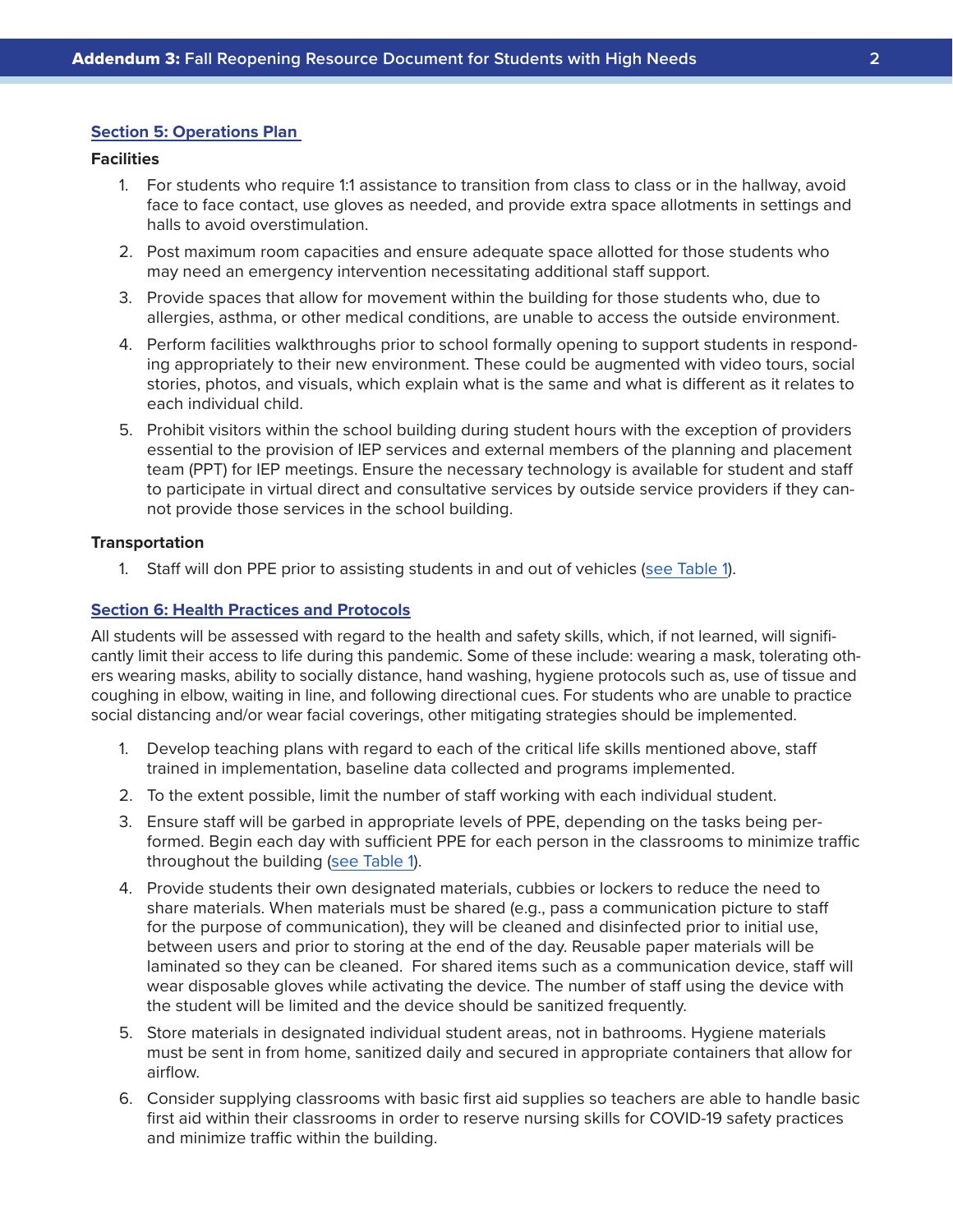- 7. Develop teaching materials and lesson plans to instruct students on COVID-19 health practices, consistent with their developmental level and level of need. This may include but not be limited to video modeling, teaching stories, social equations, visual supports, role-playing and direct instruction. Reinforcement systems for students implementing safety practices may be helpful in motivating students to use and generalize skills across persons and environments. Teaching plans and strategies for generalizing skills to home will be critical. This may encompass parent training, modeling, and videotaping students involved in safety practices to support home generalization. Training content must include general information related to COVID-19 from the CDC as well as content to ensure students are familiar with changes to their regular school practices, such as routines for entering and exiting the school, snacks/meals, assembling, passing in hallways, being transported via bus or van, and accessing the bathroom.
- 8. Provide clear masks and/or face shields as needed for staff who work with students who are deaf and/or hard of hearing.
- 9. Provide safety materials and instructional approaches to students with visual impairments to support them in traveling in a new environment and accessing materials related to health and safety content.
- 10. Plan for mask breaks for both staff and students. Students with high needs may need more frequent mask breaks than their typical peers.

#### **Need for Assistance with Activities of Daily Living**

- 1. Mealtime: If students supply their own meals (common in programs for students with high needs), plan for meals and utensils to be brought to school in a lunch box or container (closed receptacle) and labeled with the student's name. The lunch box will be placed in the student's individual cubby/locker until mealtime. Breakable plastic utensils are discouraged as they pose a swallowing risk. Garbage and disposable items will be placed in a closed receptacle and removed from student access. Utensils will be wiped clean following use and placed in the student's lunch box to return home. Students who need designated adaptive equipment will have their own, and each item will be labeled. Following use, items will be cleaned, sanitized and stored for subsequent use. To minimize cross-contamination by using a shared microwave or refrigerator, families will be encouraged to use thermal containers to keep food items warm or cold.
- 2. Mealtime supports: When assisting students feeding or implementing oral motor programs or mealtime supports, plan for staff to wear PPE as indicated ([see Table 1\)](#page-6-0). All materials will be sanitized following OSHA guidelines.
- 3. Toileting: Continue to follow OSHA guidelines related to bodily fluids, handwashing and hygiene, and proper use of PPE. Staff will wear PPE as indicated while assisting in these activities ([see Table 1](#page-6-0)).

#### **Need for Assistance to Prevent, Minimize and Manage Behavioral Challenges**

- 1. Prior to program entrance, review each student's individual profile, previous functional behavior assessments, behavior intervention plans, and behavioral data available before and during COVID-19 school closure.
- 2. Prior to program entrance, consider the use of visuals that would assist the student to prepare for the school environment and include parent training as necessary to support this preparation.
- 3. Prior to opening, develop re-entry plans for students to build rapport, gradually increase demand, implement teaching plans to ensure comprehension of building and schedule changes, as well as ensuring students are able to functionally communicate their feelings, wants and needs. For students who are nonverbal, a communication dictionary would be developed and reviewed with team members to support their understanding of student's nonverbal communication.
- 4. Attempt to minimize cross-contamination with staff when working with multiple students.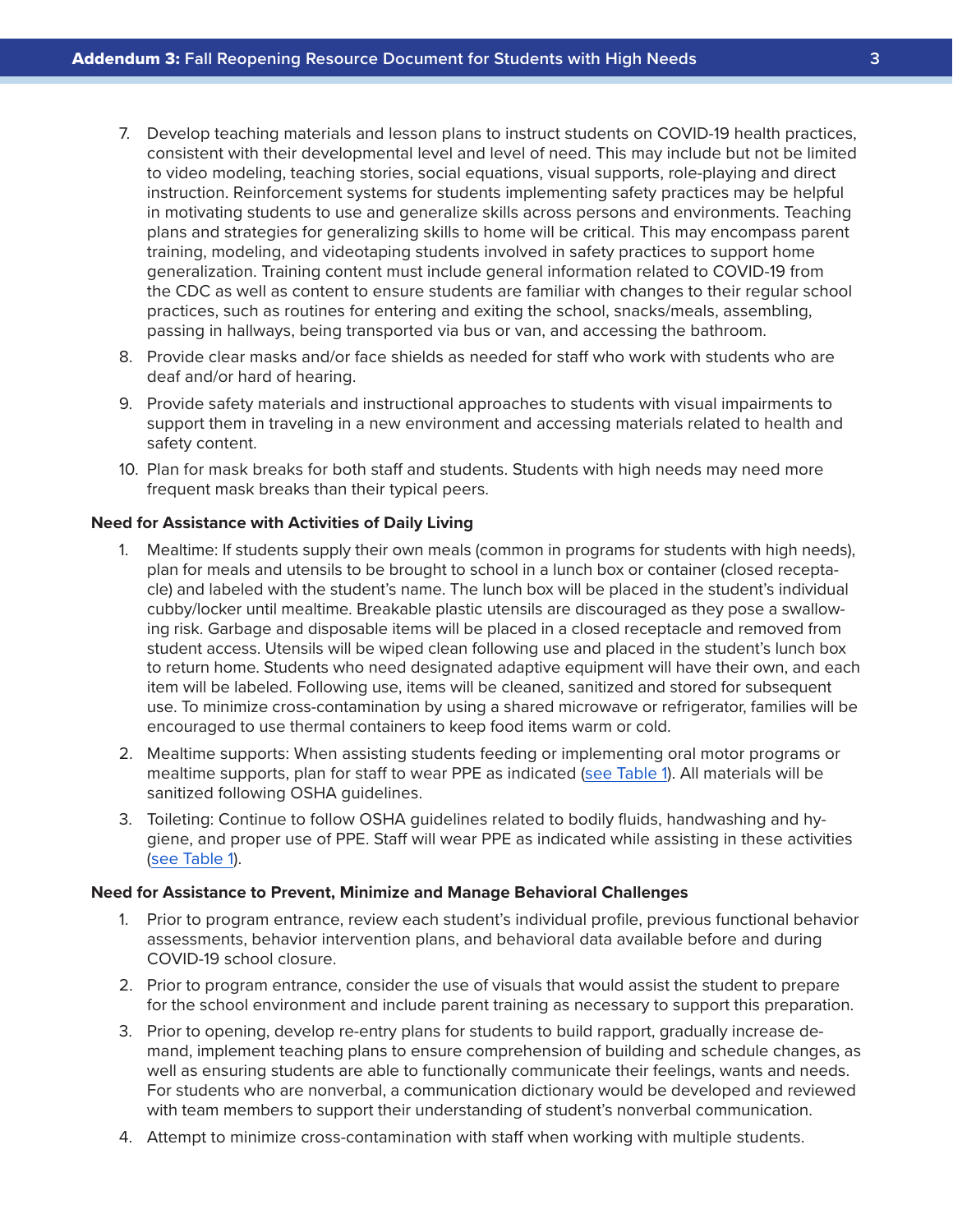- 5. Use of non-edible reinforcers will be used as much as possible. Keep student edible reinforcers in labeled, sealed containers. Staff will wear a face covering and gloves when administering.
- 6. Emphasize preventative strategies, supporting emotional regulation and de-escalation training.
- 7. Retrain staff in use of emergency physical interventions with use of PPE as required.
- 8. Evaluate and formulate effective responses to individual student's challenging behavior.
- 9. Provide frequent opportunities for movement across the day, maximizing the outside environment as much as possible.

#### **Nursing Interventions**

- 1. Prepare nurses or other medical professionals on staff to adjust health plans based on health indicators and guidance from health officials and primary care providers prior to re-entry into the program.
- 2. Provide nurses with appropriate PPE [\(see Table 1](#page-6-0)).
- 3. If the school has access to more than one nurse, assign one nurse to support students who are ill and one nurse to support care of students who are well (e.g., med. administration).
- 4. Maintain the nurse's office as a clean space (unoccupied by students who are ill) when possible by providing non-invasive medical treatment in classrooms (i.e., administration of medications, application of Band-Aid for small cuts) to limit students traveling to and from classroom. Standardized first-aid supplies will be provided to each classroom. Isolation rooms are to be used for students with suspected COVID-19 symptoms only.
- 5. Develop symptom checklists with nursing staff, which are posted and readily accessible to staff and students.
- 6. Plan for nursing staff to review parent health assessments of students daily.
- 7. Plan for nursing staff to provide materials and training to families on COVID-19 and safety practices.

#### **Medical Screening of Staff and Students**

- 1. Develop a policy for all staff to be asked to self-report symptoms, and temperature checks will be available upon request.
- 2. Plan for all students who do not wear masks due to an exemption to have a daily temperature check upon arrival (note: this may change with evolving guidance).
- 3. Plan to observe all students upon arrival and throughout the day for signs or symptoms of illness.

#### **Section 10: Academics/Special Education (Community Based Instruction)**

- 1. Develop plans for in-person community-based instruction with the parent/student to ensure agreement with the continuation of this service/instruction during this time.
- 2. Assess the student's ability to adhere to current safety protocols prior to their returning to community settings.
- 3. Ensure distancing and other CDC transportation protocols are in place in all school transportation vehicles.
- 4. Ensure IEP based transportation equipment is installed in school vehicles i.e. harnesses.
- 5. School transport vehicles will be cleaned in between student groups.
- 6. Engage a policy that driver and staff will wear required PPE [\(see Table 1](#page-6-0)).
- 7. Contact previous job sites for students to determine if they are ready and willing to have students return. Educational team representative should visit the job site prior to the student going out to ensure safety protocols are in place.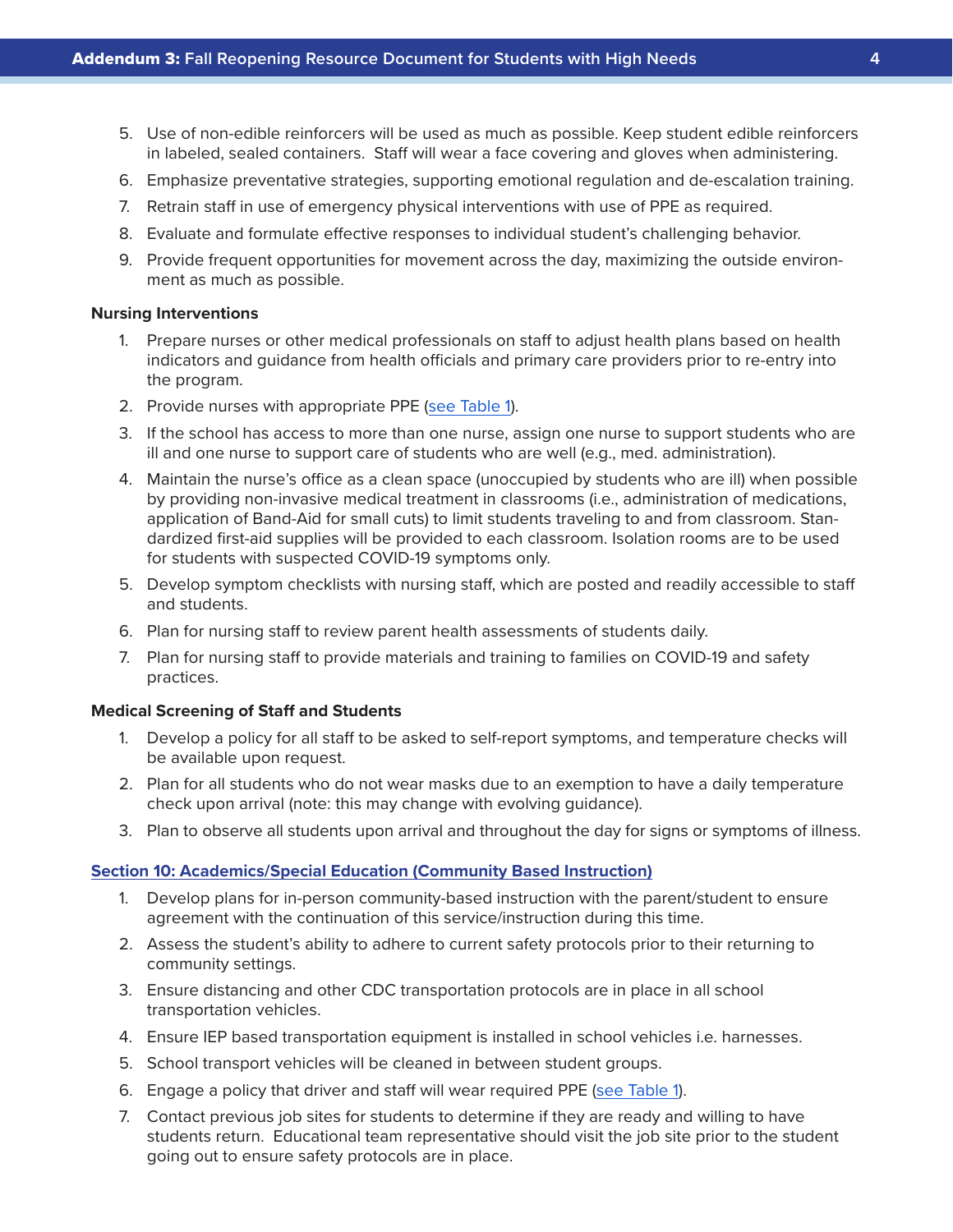#### **Provision of Related Services**

- 1. Determine the method of service provision on a case by case basis. This may include in-person service, virtual service, or a hybrid model depending on student needs and current safety protocols in the building.
- 2. Consider various approaches. For example, staff may be present in the building and teaching virtually from within the building with instructional staff supporting the student during the sessions.
- 3. Allow staff that are contracted to provide an IEP service or to implement a recommendation of the planning and placement team (PPT) in the building. This will include an agreement with the district/program and service provider regarding understanding of and abiding by the district/ program COVID-19 related precautions. The method of delivering the service will be based on the needs of the student and the current safety protocols in the building.

#### **Emergency Physical Intervention Protocols**

*Note: The following guidance is to be used in conjunction with Connecticut regulations regarding emergency restraint and emergency seclusion. The term "emergency physical intervention," used below, refers to the use of emergency physical restraint, forcible escort, and/or emergency seclusion.* An *emergency is defined as an event which poses imminent risk of injury to self or others. Direct service providers should be mindful that seeing staff putting on PPE or being approached by staff wearing PPE can create anxiety in students. Exhaust all de-escalation strategies and use a student-centered approach and offer reassurance throughout interactions.* 

- Limiting Risk of Infection Prior to an Emergency Physical Intervention
	- While administering an emergency physical intervention, ensure that staff will wear PPE as indicated [\(see Table 1](#page-6-0)).
	- Ensure student's PPE does not interfere with student safety.
	- If staff PPE is removed while administering an emergency intervention, an alternate trained staff member with PPE will be on call to replace staff.
	- Avoid use of protective gowns that can be easily ripped or torn, as they may become a hazard.
- Limiting Risk of Infection during an Emergency Physical Intervention
	- Keep hands clear of eyes, mouth, and nose of self and others.
	- Relieve staff as soon as possible if not wearing appropriate PPE due to emergency circumstances and/or PPE is compromised or obvious exposure has occurred.
	- Limit number of individuals involved in interventions. Only staff required for safely intervening with a student should be involved; additional staff will monitor and address safety and PPE needs as necessary.
- Limiting Risk of Infection after an Emergency Physical Intervention
	- Following these emergency interventions, plan for staff to assist students with recommended hygiene practices.
	- Remove and dispose of and/or clean PPE immediately following an emergency physical intervention according to guidelines (see PPE guidelines following an emergency physical intervention).
	- Remind staff and students to avoid touching their face, and limit contact with hard surfaces before washing hands.
	- To minimize potential exposure, develop a policy for staff and students to have a change of clothing available in cases where their clothing become contaminated.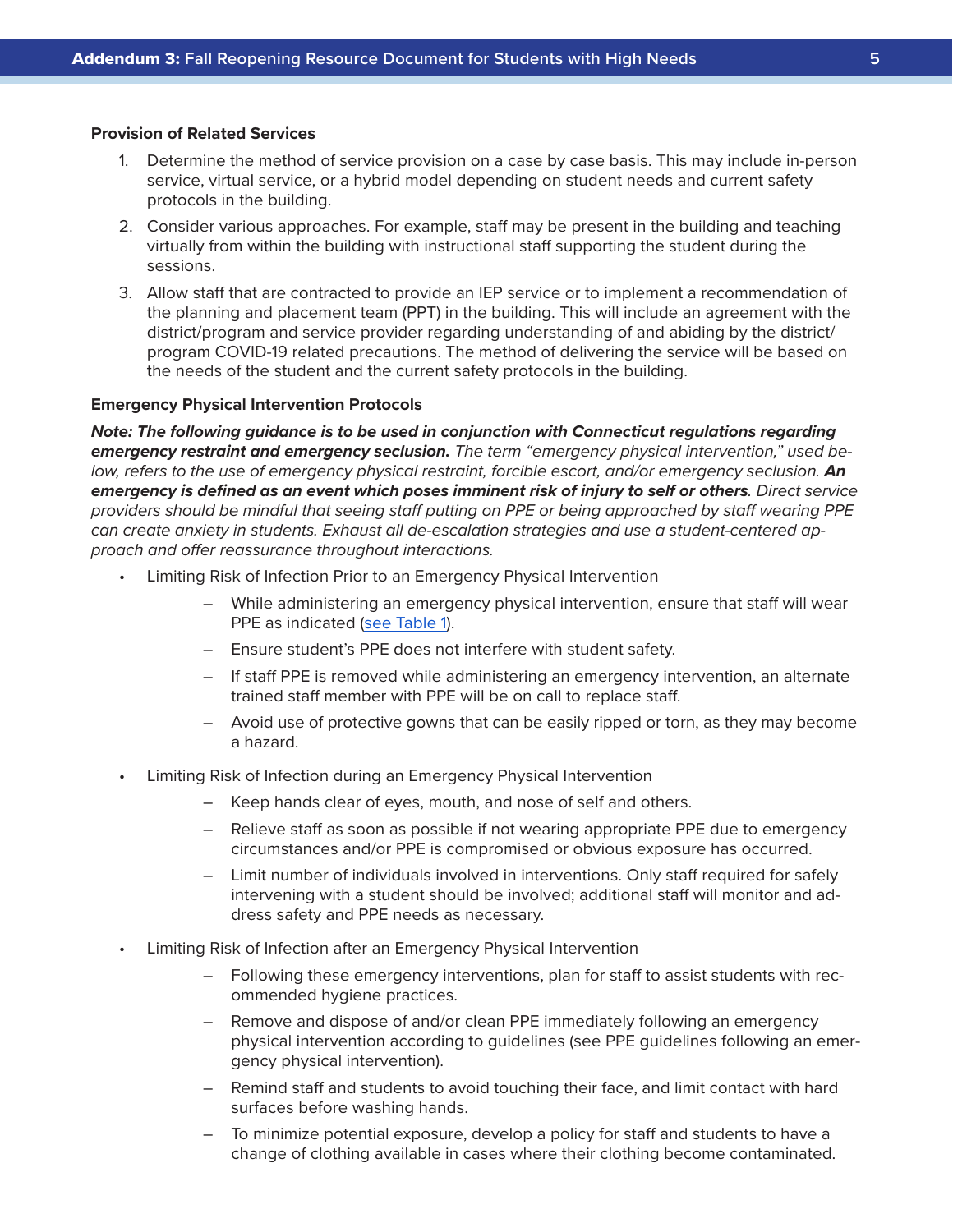- Place contaminated clothing in a (sealed) plastic bag or wash it in a washing machine.
- Clean any rooms or areas that were used during an emergency physical intervention once the student has exited the space.
- Clean any mats used during an emergency physical intervention once the student is no longer in contact with the mats.
- Once all health and safety issues have been addressed, follow debriefing and reporting procedures for the emergency physical intervention.

#### **Staff Training Specific to Working with High Needs Students**

- 1. Consider a school/program training plan identifying staff who will need to be trained and what that training (e.g., nursing interventions, , meal-time, toileting, use of PPE, de-escalation strategies, emergency use of physical restraint, physical prompting, activities including direct contact) should address (s[ee Table 2](#page-7-0)).
- 2. Determine who will provide the training and what materials will need to be procured. Trainers will be qualified to conduct associated trainings and utilize resources from accredited organizations when possible.
- 3. Develop a timeline for training needs to include training that needs to be conducted prior to the start of in-person instruction and what trainings need to be provided as ongoing support will be developed.
- 4. Develop a system for monitoring staff completion of required trainings.
- 5. Consult current vendors and/or affiliated health and safety organizations to determine what resources are readily available.
- 6. Share resources related to training between districts, collaborative organizations, and approved special education schools and programs.
- 7. Develop a mechanism for staff to communicate additional training needs.
- 8. Identify training needed for families of students with disabilities.
- 9. Ensure training is provided by qualified professionals.
- 10. Plan that training must include all staff who have contact with students, including but not limited to educators, support and related services staff, administrators, clerical staff, transportation providers, custodial staff and food service providers (s[ee Table 2](#page-7-0)).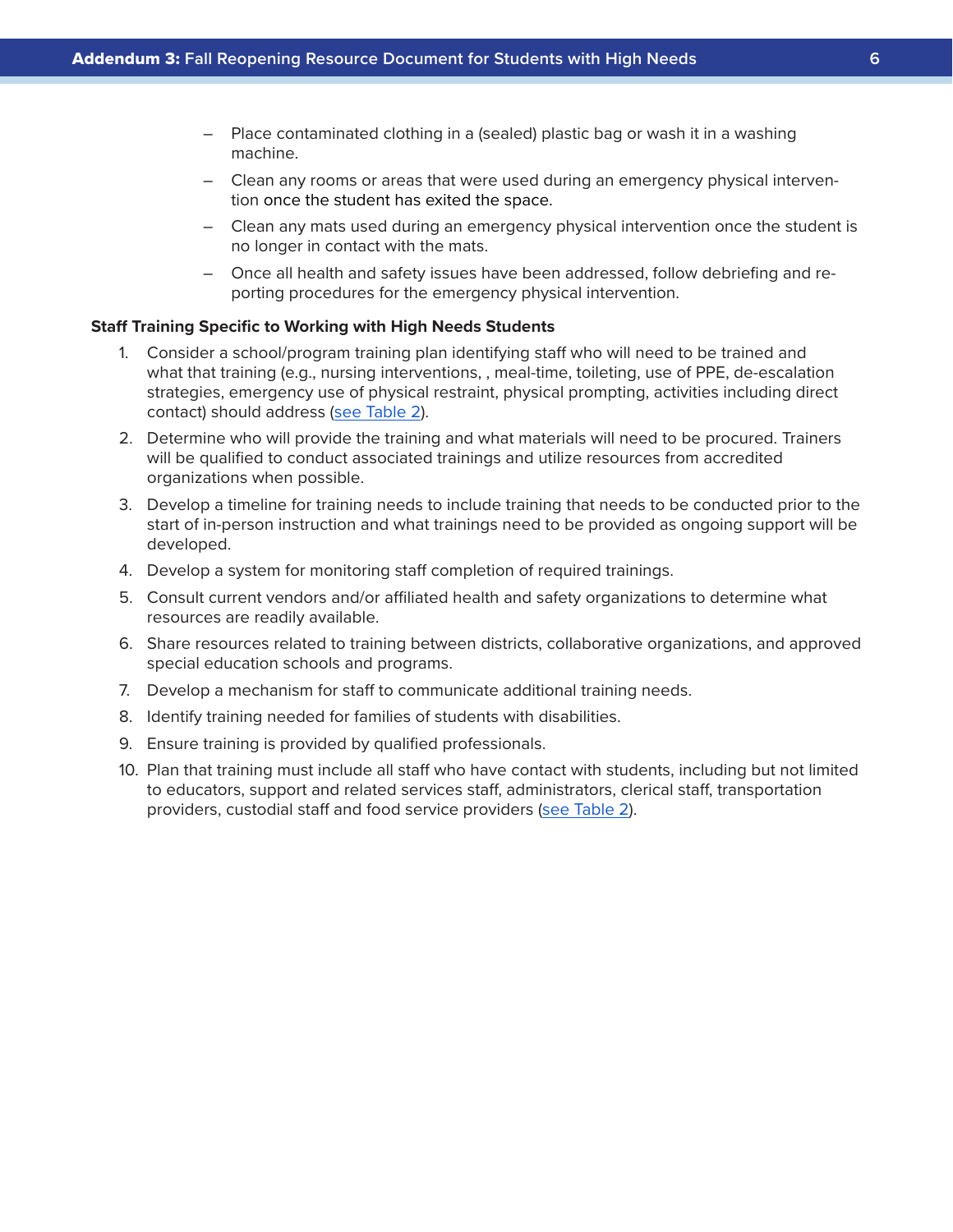# <span id="page-6-0"></span>**Table 1: Personal Protection Equipment (PPE) Recommendations for Service Provider (SP)**

| <b>Classification of</b><br><b>Individual Wearing</b><br><b>Protective</b><br><b>Equipment</b>                                                 | <b>NIOSH</b><br>approved N95<br>mask | <b>Face Shield</b>    | <b>Disposable</b><br><b>Gowns</b> | <b>Disposable</b><br><b>Gloves</b> | <b>Gowns or</b><br><b>Other Body</b><br><b>Coverings</b> | Face<br><b>Covering</b> |
|------------------------------------------------------------------------------------------------------------------------------------------------|--------------------------------------|-----------------------|-----------------------------------|------------------------------------|----------------------------------------------------------|-------------------------|
| SP in the same<br>facility but not in<br>the care areas<br>for students<br>with suspected<br>COVID-19                                          |                                      |                       |                                   |                                    |                                                          | X                       |
| Transportation<br>personnel/<br>monitors                                                                                                       |                                      |                       |                                   |                                    |                                                          | X                       |
| SP providing<br>personal care to<br>students with-<br>out suspected<br>COVID-19 but<br>who may poten-<br>tially be exposed<br>to bodily fluids |                                      | $\boldsymbol{\times}$ |                                   | $\boldsymbol{\mathsf{X}}$          |                                                          | $\mathsf X$             |
| SP (nursing)<br>performing<br>or present<br>during aerosol-<br>generating<br>procedures such<br>as nebulizers                                  | $\mathsf X$                          |                       |                                   | $\boldsymbol{\mathsf{X}}$          | $\boldsymbol{\mathsf{X}}$                                |                         |
| SP using<br>direct physical<br>contact during<br>emergency<br>restraint or<br>seclusion                                                        |                                      | $\mathsf X$           |                                   | $\boldsymbol{\mathsf{X}}$          | $\mathsf X$                                              | $\times$                |
| SP in care of<br>student identified<br>at school with<br>COVID-19<br>symptoms                                                                  | $\mathsf X$                          | $\mathsf X$           | $\mathsf X$                       | $\boldsymbol{\mathsf{X}}$          | $\mathsf X$                                              | $\mathsf X$             |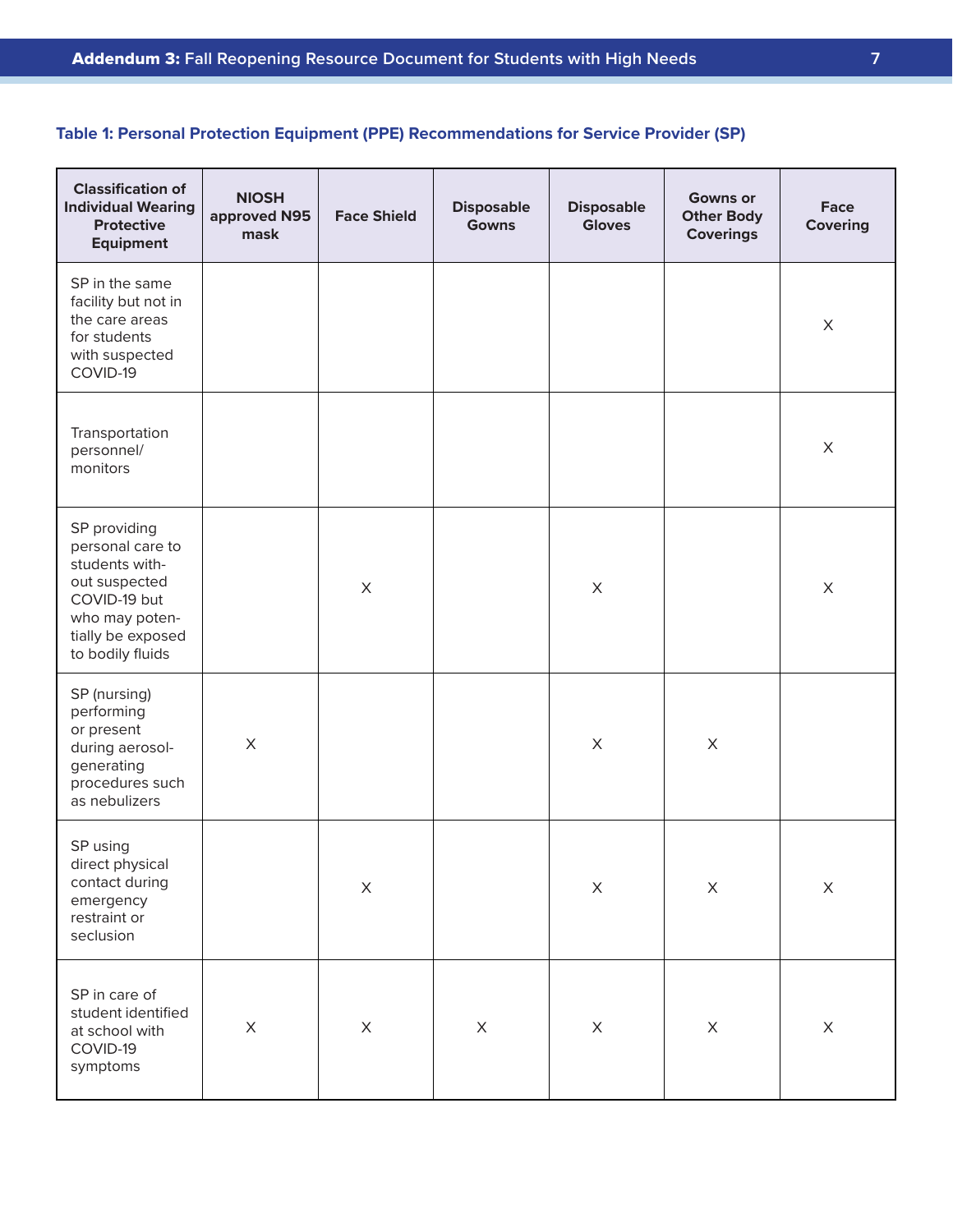# <span id="page-7-0"></span>**Table 2: Training Plan Complete Grid based on Program/School Requirements**

Professional Development Training Template Adapt, Advance, Achieve Section 13: Staffing and Personnel

| <b>Topic</b>                                                         | <b>Who Should Attend</b>                                                                                                                                                                                 | Person(s)<br><b>Delivering the</b><br><b>Training</b> | <b>Method of Training</b><br><b>Delivery</b>                                                                                                      | <b>Training</b><br><b>Date</b><br>(s) and<br><b>Location</b>         | <b>Number</b><br>of<br><b>Persons</b><br><b>Able to</b><br><b>Attend</b> |
|----------------------------------------------------------------------|----------------------------------------------------------------------------------------------------------------------------------------------------------------------------------------------------------|-------------------------------------------------------|---------------------------------------------------------------------------------------------------------------------------------------------------|----------------------------------------------------------------------|--------------------------------------------------------------------------|
| Signs and<br>Symptoms of<br>COVID-19                                 | $\Box$ Administrators<br>$\Box$ Teachers/BCBA's/<br><b>Nurses</b><br>□ Support Staff<br>$\Box$ Related Services<br>□ Contracted Service<br>Providers<br>$\Box$ Parents<br>$\Box$ Other:<br>$\Box$ Other: |                                                       | $\Box$ In person<br>$\Box$ Virtual<br>□ Materials Provided<br>for Review with Q&A<br>sessions following<br>$\Box$ Other:<br>$\Box$ Other:         | Date 1:<br>Location:<br>Date 2:<br>Location:<br>Date 3:<br>Location: | Date 1:<br>Date 2:<br>Date 3:                                            |
| <b>Standard Public</b><br><b>Health Protocols</b>                    | $\Box$ Administrators<br>□ Teachers/BCBA's/<br><b>Nurses</b><br>□ Support Staff<br>$\Box$ Related Services<br>□ Contracted Service<br>Providers<br>$\Box$ Parents<br>$\Box$ Other:<br>$\Box$ Other:      |                                                       | $\Box$ In person<br>$\Box$ Virtual<br>$\Box$ Materials Provided<br>for Review with Q&A<br>sessions following<br>$\Box$ Other:<br>$\Box$ Other:    | Date 1:<br>Location:<br>Date 2:<br>Location:<br>Date 3:<br>Location: | Date 1:<br>Date 2:<br>Date 3:                                            |
| <b>Critical Hygiene</b><br>Practices                                 | $\Box$ Administrators<br>□ Teachers/BCBA's/<br><b>Nurses</b><br>□ Support Staff<br>□ Related Services<br>□ Contracted Service<br>Providers<br>$\square$ Parents<br>$\Box$ Other:<br>$\square$ Other:     |                                                       | $\Box$ In person<br>$\Box$ Virtual<br>$\Box$ Materials Provided<br>for Review with Q&A<br>sessions following<br>$\Box$ Other:<br>$\square$ Other: | Date 1:<br>Location:<br>Date 2:<br>Location:<br>Date 3:<br>Location: | Date 1:<br>Date 2:<br>Date 3:                                            |
| Protocols for self-<br>health assessment<br>and reporting<br>illness | $\Box$ Administrators<br>□ Teachers/BCBA's/<br><b>Nurses</b><br>□ Support Staff<br>□ Related Services<br>□ Contracted Service<br>Providers<br>$\square$ Parents<br>$\Box$ Other:<br>$\Box$ Other:        |                                                       | $\Box$ In person<br>$\Box$ Virtual<br>□ Materials Provided<br>for Review with Q&A<br>sessions following<br>$\Box$ Other:<br>$\Box$ Other:         | Date 1:<br>Location:<br>Date 2:<br>Location:<br>Date 3:<br>Location: | Date 1:<br>Date 2:<br>Date 3:                                            |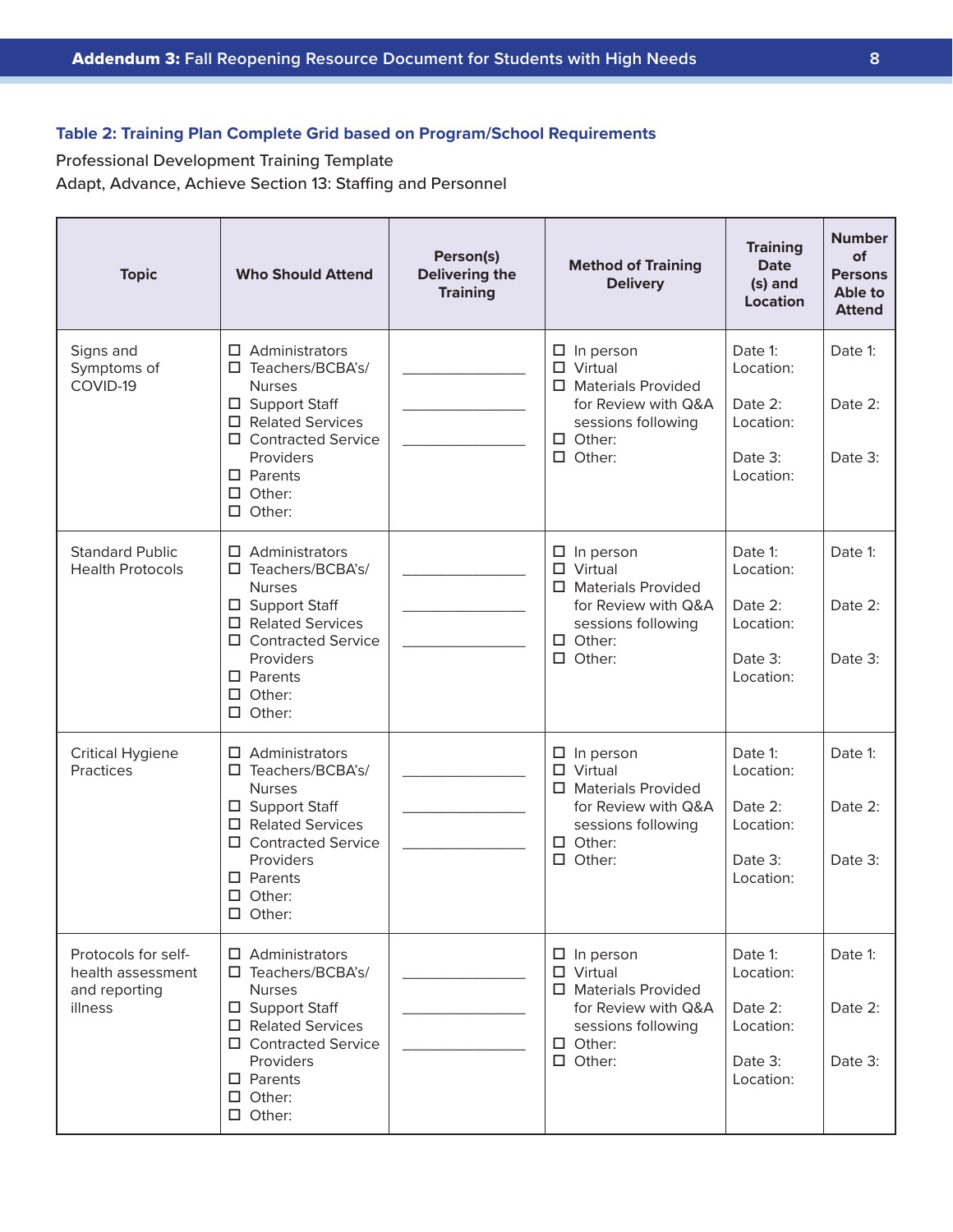| <b>Topic</b>                                                                                                       | <b>Who Should Attend</b>                                                                                                                                                                                  | Person(s)<br><b>Delivering the</b><br><b>Training</b> | <b>Method of Training</b><br><b>Delivery</b>                                                                                                         | <b>Training</b><br><b>Date</b><br>(s) and<br><b>Location</b>         | <b>Number</b><br>of<br><b>Persons</b><br>Able to<br><b>Attend</b> |
|--------------------------------------------------------------------------------------------------------------------|-----------------------------------------------------------------------------------------------------------------------------------------------------------------------------------------------------------|-------------------------------------------------------|------------------------------------------------------------------------------------------------------------------------------------------------------|----------------------------------------------------------------------|-------------------------------------------------------------------|
| <b>PPE Requirements</b><br>per task as well as<br>donning, doffing<br>and disposing of<br>soiled PPE               | $\Box$ Administrators<br>□ Teachers/BCBA's/<br><b>Nurses</b><br>□ Support Staff<br>□ Related Services<br>□ Contracted Service<br>Providers<br>$\Box$ Parents<br>$\Box$ Other:<br>$\square$ Other:         |                                                       | $\Box$ In person<br>$\Box$ Virtual<br>$\square$ Materials Provided<br>for Review with Q&A<br>sessions following<br>$\Box$ Other:<br>$\square$ Other: | Date 1:<br>Location:<br>Date 2:<br>Location:<br>Date 3:<br>Location: | Date 1:<br>Date 2:<br>Date 3:                                     |
| Assessment of and<br>teaching plans for<br>student skills critical<br>to community<br>access, health and<br>safety | Administrators<br>□.<br>□ Teachers/BCBA's/<br><b>Nurses</b><br>□ Support Staff<br>□ Related Services<br>□ Contracted Service<br>Providers<br>$\Box$ Parents<br>$\Box$ Other:<br>$\Box$ Other:             |                                                       | $\Box$ In person<br>$\square$ Virtual<br>$\Box$ Materials Provided<br>for Review with Q&A<br>sessions following<br>$\Box$ Other:<br>$\square$ Other: | Date 1:<br>Location:<br>Date 2:<br>Location:<br>Date 3:<br>Location: | Date 1:<br>Date 2:<br>Date 3:                                     |
| Protocols for<br>emergency<br>situations (to<br>include use of<br>PPE, back up staff,<br>cleaning, etc.)           | $\Box$ Administrators<br>□ Teachers/BCBA's/<br><b>Nurses</b><br>□ Support Staff<br>$\Box$ Related Services<br>□ Contracted Service<br>Providers<br>$\square$ Parents<br>$\Box$ Other:<br>$\square$ Other: |                                                       | $\Box$ In person<br>$\Box$ Virtual<br>□ Materials Provided<br>for Review with Q&A<br>sessions following<br>$\Box$ Other:<br>$\Box$ Other:            | Date 1:<br>Location:<br>Date 2:<br>Location:<br>Date 3:<br>Location: | Date 1:<br>Date $2$ :<br>Date $3$ :                               |
| Building and<br>equipment cleaning<br>and sanitizing                                                               | $\Box$ Administrators<br>□ Teachers/BCBA's/<br><b>Nurses</b><br>□ Support Staff<br>□ Related Services<br>□ Contracted Service<br>Providers<br>$\Box$ Parents<br>$\Box$ Other:<br>$\Box$ Other:            |                                                       | $\Box$ In person<br>$\Box$ Virtual<br>$\Box$ Materials Provided<br>for Review with Q&A<br>sessions following<br>$\Box$ Other:<br>$\square$ Other:    | Date 1:<br>Location:<br>Date 2:<br>Location:<br>Date 3:<br>Location: | Date 1:<br>Date 2:<br>Date 3:                                     |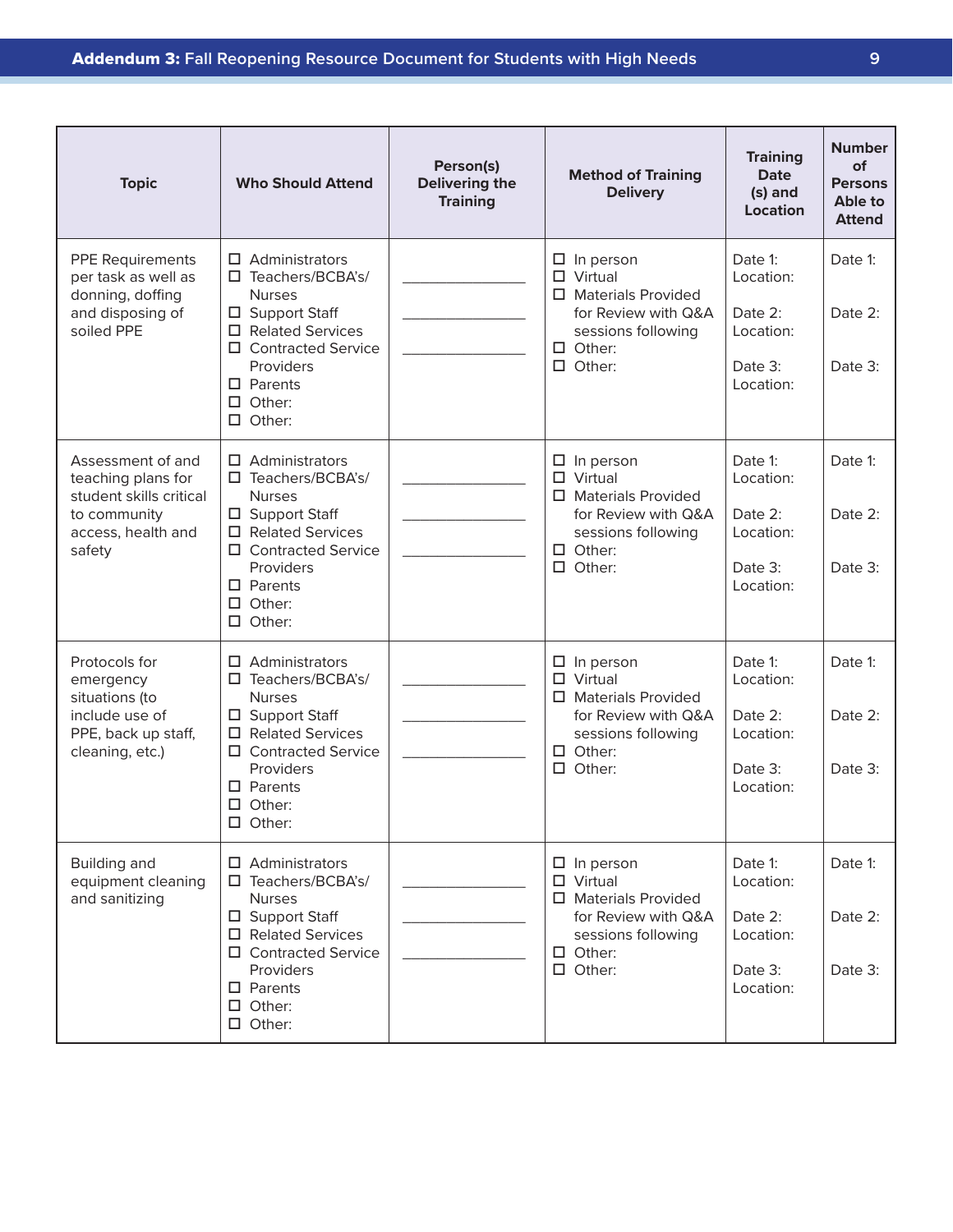| <b>Topic</b>                                                                                                                                                                               | <b>Who Should Attend</b>                                                                                                                                                                                          | Person(s)<br><b>Delivering the</b><br><b>Training</b> | <b>Method of Training</b><br><b>Delivery</b>                                                                                                      | <b>Training</b><br><b>Date</b><br>(s) and<br><b>Location</b>         | <b>Number</b><br>of<br><b>Persons</b><br>Able to<br><b>Attend</b> |
|--------------------------------------------------------------------------------------------------------------------------------------------------------------------------------------------|-------------------------------------------------------------------------------------------------------------------------------------------------------------------------------------------------------------------|-------------------------------------------------------|---------------------------------------------------------------------------------------------------------------------------------------------------|----------------------------------------------------------------------|-------------------------------------------------------------------|
| Review of new<br>policies, i.e.,<br>attendance, any<br>changes in job<br>descriptions or<br>dress codes,<br>mealtime, toileting,<br>student materials,<br>teaching hygiene<br>skills, etc. | $\Box$ Administrators<br>□ Teachers/BCBA's/<br><b>Nurses</b><br>□ Support Staff<br><b>Related Services</b><br>□<br><b>Contracted Service</b><br>□<br>Providers<br>$\square$ Parents<br>Other:<br>Other:<br>$\Box$ |                                                       | $\Box$ In person<br>$\Box$ Virtual<br>$\Box$ Materials Provided<br>for Review with Q&A<br>sessions following<br>$\Box$ Other:<br>$\Box$ Other:    | Date 1:<br>Location:<br>Date 2:<br>Location:<br>Date 3:<br>Location: | Date 1:<br>Date 2:<br>Date 3:                                     |
| New building set<br>up, i.e., max room<br>capacities, furniture<br>setup, directional<br>signs, playground<br>procedures, use<br>of touchless<br>appliances if<br>appropriate              | Administrators<br>п<br>Teachers/BCBA's/<br>□.<br><b>Nurses</b><br>□ Support Staff<br><b>Related Services</b><br>□.<br><b>Contracted Service</b><br>Providers<br>$\Box$ Parents<br>Other:<br>□<br>Other:           |                                                       | $\Box$ In person<br>$\square$ Virtual<br>□ Materials Provided<br>for Review with Q&A<br>sessions following<br>$\Box$ Other:<br>$\Box$ Other:      | Date 1:<br>Location:<br>Date 2:<br>Location:<br>Date 3:<br>Location: | Date 1:<br>Date 2:<br>Date 3:                                     |
| If appropriate,<br>changes in nursing<br>procedures, i.e.,<br>medications being<br>delivered, first<br>aid kits in each<br>classroom, etc.                                                 | Administrators<br>Teachers/BCBA's/<br><b>Nurses</b><br>□ Support Staff<br><b>Related Services</b><br>0<br>□ Contracted Service<br>Providers<br>$\square$ Parents<br>$\square$ Other:<br>$\square$ Other:          |                                                       | $\Box$ In person<br>$\Box$ Virtual<br>$\Box$ Materials Provided<br>for Review with Q&A<br>sessions following<br>$\Box$ Other:<br>$\square$ Other: | Date 1:<br>Location:<br>Date 2:<br>Location:<br>Date 3:<br>Location: | Date 1:<br>Date 2:<br>Date 3:                                     |
| Method and<br>curriculum for<br>instructing students<br>in information<br>related to Covid-19                                                                                              | $\Box$ Administrators<br>□ Teachers/BCBA's/<br><b>Nurses</b><br>□ Support Staff<br>□ Related Services<br>□ Contracted Service<br>Providers<br>$\Box$ Parents<br>$\Box$ Other:<br>$\square$ Other:                 |                                                       | $\Box$ In person<br>$\square$ Virtual<br>$\Box$ Materials Provided<br>for Review with Q&A<br>sessions following<br>$\Box$ Other:<br>$\Box$ Other: | Date 1:<br>Location:<br>Date 2:<br>Location:<br>Date 3:<br>Location: | Date 1:<br>Date 2:<br>Date 3:                                     |